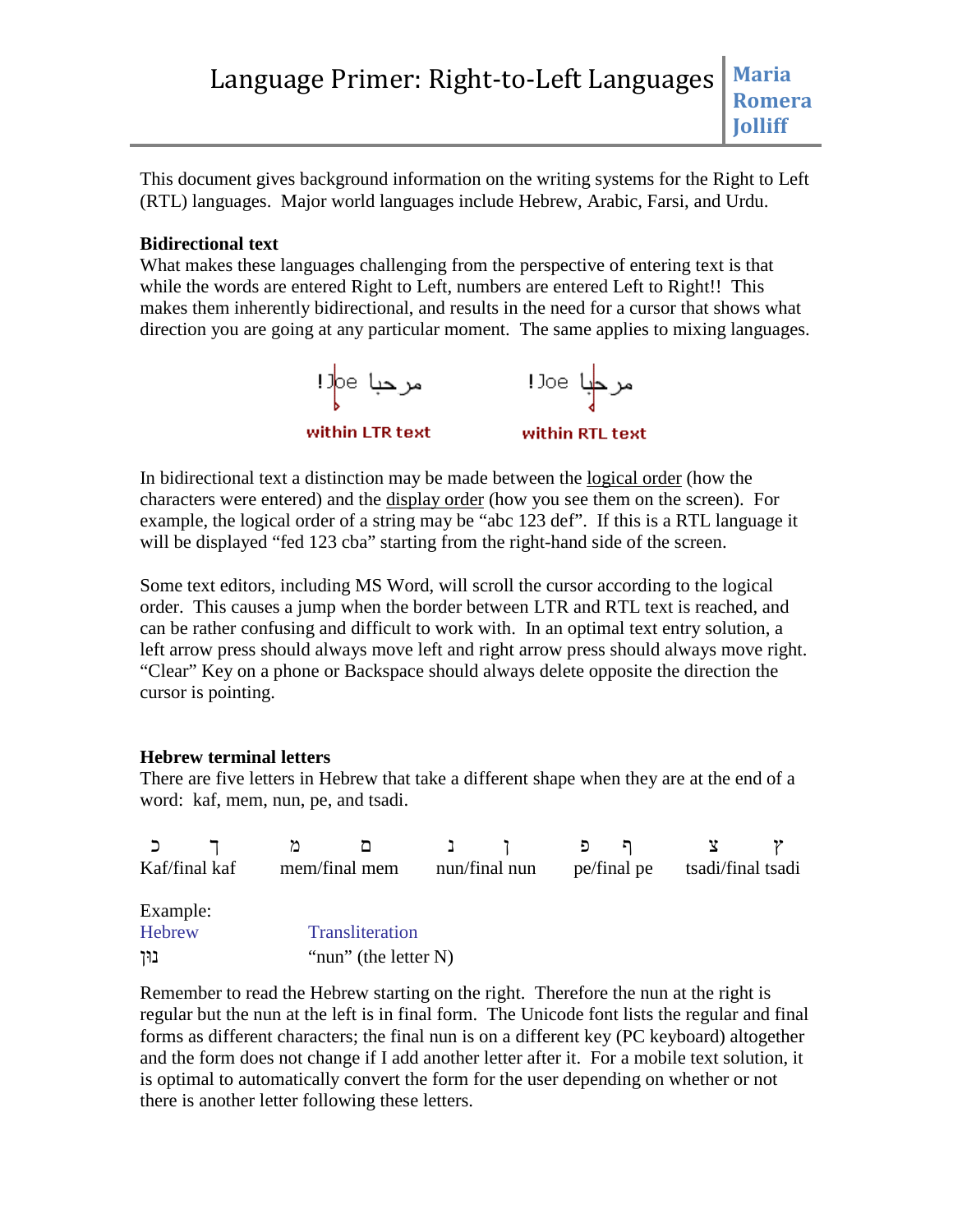## **Arabic script letters**

Almost all Arabic script letters take a different shape depending on their position in a word. This is somewhat similar to cursive handwriting in English. Farsi and Urdu also use the Arabic script and differ in the addition of 4-8 letters to the Arabic alphabet.

Each letter can have up to four shapes: standalone, initial position, medial position, and terminal position. Several letters do not connect to the letters on their left, so they have only standalone and final forms: alef, dal, Dhal, ra, zay, and waw. The example below of building my name shows how letters change shape and the letters alef and ra are limited in their connections.

| Example: |                 |
|----------|-----------------|
| Arabic   | Transliteration |
| ماريا    | "Maria"         |

Built with letters meem, alef, ra, yeh, alef (logical order):

$$
|+\hat{y}+\hat{y}+\hat{z}
$$



The Unicode font changes the shape of the letters appropriately as I continue to enter letters, or delete. A mobile text solution must also do this.

# **Ligatures**

There are many ligatures in Arabic, but the critical ligature to cover is lam-alef ("la") because this is the word "no" in Arabic.

 $\lim_{\leftarrow} \bigcup_{\text{Alef}}$  +  $\bigcup$ 

Standalone/initial position shape:  $\mathcal{Y}$  medial/terminal position shape:  $\mathcal{X}$ 

# **Numbers**

While we may call our numbers "Arabic numerals", Western numbers are in fact descendants of a combination of Hindi-Arabic digits. Arabic uses different numbers than we do in English.